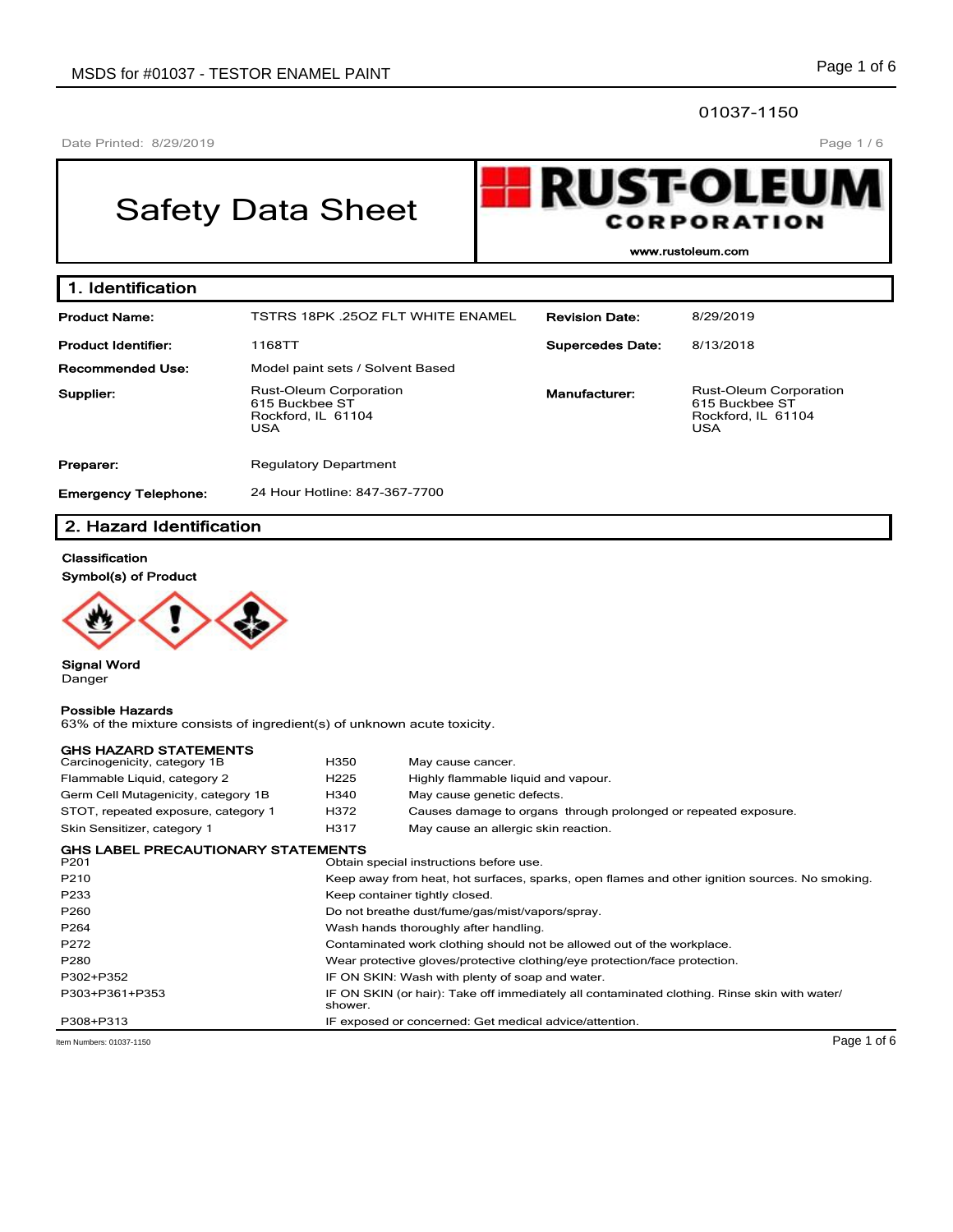| Page $2/6$                                                                                            |
|-------------------------------------------------------------------------------------------------------|
| Get medical advice/attention if you feel unwell.                                                      |
| For specific treatment see label                                                                      |
| If skin irritation or rash occurs: Get medical advice/attention.                                      |
| In case of fire: Use alcohol film forming foam, carbon dioxide, dry chemical, dry sand to extinguish. |
| Store in a well-ventilated place. Keep cool.                                                          |
| Store locked up.                                                                                      |
| Dispose of contents/container in accordance with local, regional and national regulations.            |
| <b>GHS SDS PRECAUTIONARY STATEMENTS</b><br>Ground/bond container and receiving equipment.             |
| Use explosion-proof electrical/ventilating/lighting/equipment.                                        |
| Use only non-sparking tools.                                                                          |
| Take precautionary measures against static discharge.                                                 |
| Do not eat, drink or smoke when using this product.                                                   |
| Wash contaminated clothing before reuse.                                                              |
|                                                                                                       |

## **3. Composition / Information On Ingredients**

| <b>HAZARDOUS SUBSTANCES</b>            |            |                      |                       |                       |
|----------------------------------------|------------|----------------------|-----------------------|-----------------------|
| <b>Chemical Name</b>                   | CAS-No.    | <b>Wt.%</b><br>Range | <b>GHS Symbols</b>    | <b>GHS Statements</b> |
| Titanium Dioxide                       | 13463-67-7 | $10 - 25$            | Not Available         | <b>Not Available</b>  |
| <b>Mineral Spirits</b>                 | 64742-88-7 | $10 - 25$            | GHS08                 | H304-372              |
| Naphtha, Petroleum, Hydrotreated Light | 64742-49-0 | $10 - 25$            | GHS08                 | H304                  |
| <b>Hydrous Magnesium Silicate</b>      | 14807-96-6 | $2.5 - 10$           | Not Available         | Not Available         |
| <b>Hydrotreated Light Distillate</b>   | 64742-47-8 | $2.5 - 10$           | GHS08                 | H304                  |
| Kaolin Clay                            | 1332-58-7  | $2.5 - 10$           | Not Available         | Not Available         |
| Amorphous Silica                       | 7631-86-9  | $2.5 - 10$           | Not Available         | Not Available         |
| Octane                                 | 111-65-9   | $0.1 - 1.0$          | GHS02-GHS07-<br>GHS08 | H225-304-315-336      |
| Methyl Ethyl Ketoxime                  | 96-29-7    | $0.1 - 1.0$          | GHS05-GHS06           | H302-312-317-318-331  |
| Solvent Naphtha, Light Aromatic        | 64742-95-6 | $0.1 - 1.0$          | GHS07-GHS08           | H304-332-340-350      |
| Ethylbenzene                           | 100-41-4   | $0.1 - 1.0$          | GHS02-GHS07-<br>GHS08 | H225-304-332-351-373  |

## **4. First-Aid Measures**

**FIRST AID - EYE CONTACT:** Immediately flush eyes with plenty of water for at least 15 minutes holding eyelids open. Get medical attention. Do NOT allow rubbing of eyes or keeping eyes closed.

**FIRST AID - SKIN CONTACT:** Wash skin with soap and water. Remove contaminated clothing. Get medical attention if irritation develops or persists.

**FIRST AID - INHALATION:** Remove to fresh air. If not breathing, give artificial respiration. If breathing is difficult, give oxygen. Get immediate medical attention. Do NOT use mouth-to-mouth resuscitation. If you experience difficulty in breathing, leave the area to obtain fresh air. If continued difficulty is experienced, get medical assistance immediately.

**FIRST AID - INGESTION:** Aspiration hazard: Do not induce vomiting or give anything by mouth because this material can enter the lungs and cause severe lung damage. Get immediate medical attention. If swallowed, get medical attention.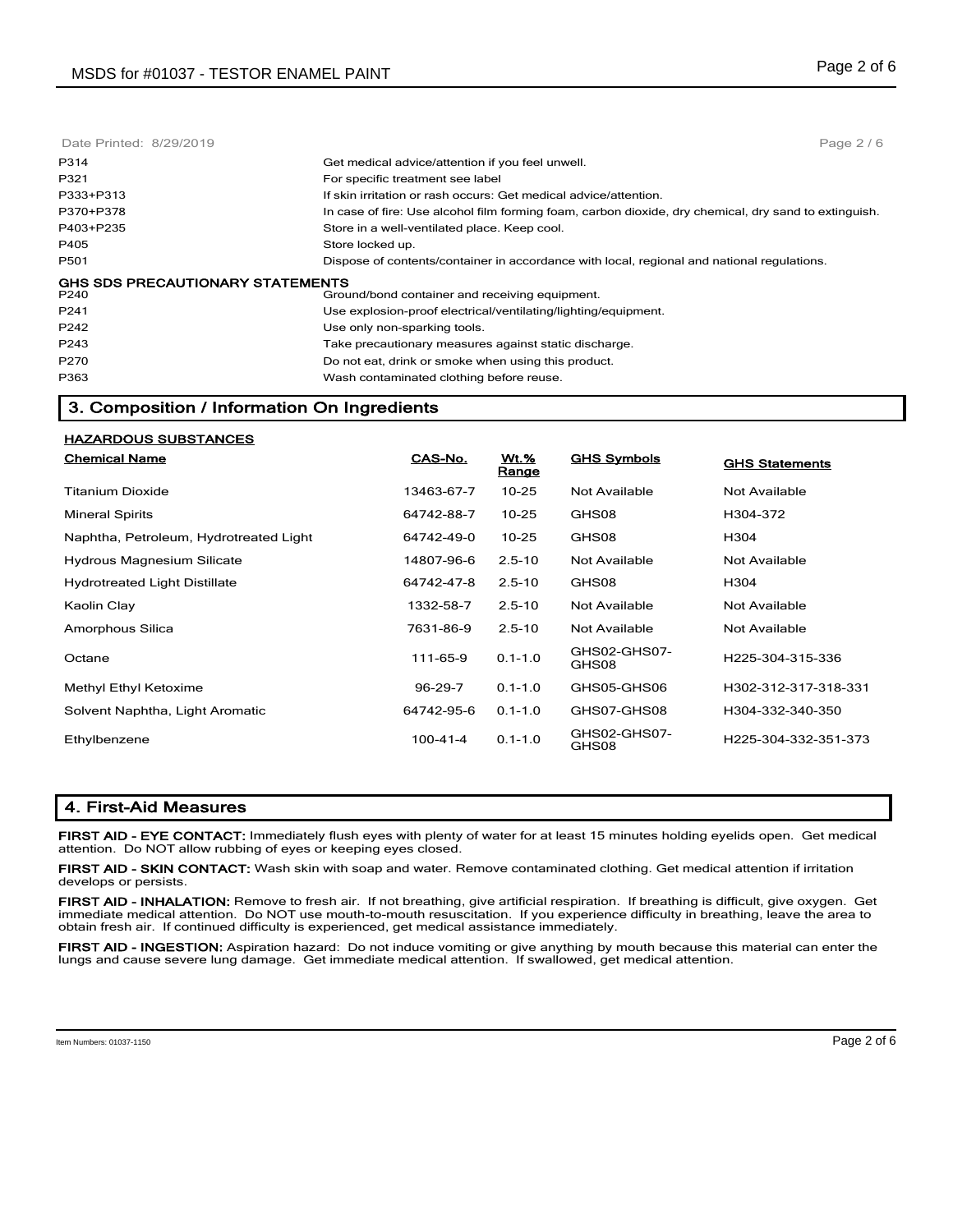## **5. Fire-Fighting Measures**

**EXTINGUISHING MEDIA:** Alcohol Film Forming Foam, Carbon Dioxide, Dry Chemical, Dry Sand, Water Fog

**UNUSUAL FIRE AND EXPLOSION HAZARDS:** Closed containers may explode when exposed to extreme heat due to buildup of steam. Keep containers tightly closed. Isolate from heat, electrical equipment, sparks and open flame. No unusual fire or explosion hazards noted.

**SPECIAL FIREFIGHTING PROCEDURES:** Water may be used to cool closed containers to prevent pressure buildup and possible autoignition or explosion. Evacuate area and fight fire from a safe distance. Use water spray to keep fire-exposed containers cool. Containers may explode when heated.

**Special Fire and Explosion Hazard (Combustible Dust):** No Information

#### **6. Accidental Release Measures**

**STEPS TO BE TAKEN IF MATERIAL IS RELEASED OR SPILLED:** Remove all sources of ignition, ventilate area and remove with inert absorbent and non-sparking tools. Dispose of according to local, state (provincial) and federal regulations. Do not incinerate closed containers. Ventilate area, isolate spilled material, and remove with inert absorbent. Dispose of contaminated absorbent, container, and unused contents in accordance with local, state, and federal regulations.

## **7. Handling and Storage**

**HANDLING:** Wash thoroughly after handling. Wash hands before eating. Remove contaminated clothing and launder before reuse. Use only with adequate ventilation. Follow all SDS and label precautions even after container is emptied because it may retain product residues. Avoid breathing fumes, vapors, or mist. Avoid contact with eyes, skin and clothing.

**STORAGE:** Store in a dry, well ventilated place. Keep container tightly closed when not in use. Keep containers tightly closed. Isolate from heat, electrical equipment, sparks and open flame. Do not store above 120 ° F. Store large quantities in buildings designed and protected for storage of NFPA Class II combustible liquids. Keep away from heat, sparks, flame and sources of ignition. Avoid excess heat. Product should be stored in tightly sealed containers and protected from heat, moisture, and foreign materials.

#### **Advice on Safe Handling of Combustible Dust:** No Information

| <b>Chemical Name</b>                             | CAS-No.        | Weight %<br>Less Than | <b>ACGIH TLV-</b><br><b>TWA</b> | <b>ACGIH TLV-</b><br>STEL | <b>OSHA PEL-TWA</b> | <b>OSHA PEL-</b><br><b>CEILING</b> |
|--------------------------------------------------|----------------|-----------------------|---------------------------------|---------------------------|---------------------|------------------------------------|
| Titanium Dioxide                                 | 13463-67-7     | 25.0                  | $10 \text{ mg/m}$               | N.E.                      | $15 \text{ mg/m}$   | N.E.                               |
| <b>Mineral Spirits</b>                           | 64742-88-7     | 20.0                  | N.E.                            | N.E.                      | N.E.                | N.E.                               |
| Naphtha, Petroleum,<br><b>Hydrotreated Light</b> | 64742-49-0     | 15.0                  | N.E.                            | N.E.                      | N.E.                | N.E.                               |
| <b>Hydrous Magnesium Silicate</b>                | 14807-96-6     | 10.0                  | $2 \text{ mg/m}$                | N.E.                      | N.E.                | N.E.                               |
| <b>Hydrotreated Light Distillate</b>             | 64742-47-8     | 10.0                  | N.E.                            | N.E.                      | N.E.                | N.E.                               |
| Kaolin Clav                                      | 1332-58-7      | 5.0                   | $2 \text{ mg/m}$                | N.E.                      | $15 \text{ mg/m}$   | N.E.                               |
| Amorphous Silica                                 | 7631-86-9      | 5.0                   | N.E.                            | N.E.                      | $50 \mu q/m3$       | N.E.                               |
| Octane                                           | 111-65-9       | 1.0                   | $300$ ppm                       | N.E.                      | 500 ppm             | N.E.                               |
| Methyl Ethyl Ketoxime                            | 96-29-7        | 1.0                   | 10 ppm                          | N.E.                      | N.E.                | N.E.                               |
| Solvent Naphtha, Light Aromatic                  | 64742-95-6     | 1.0                   | N.E.                            | N.E.                      | N.E.                | N.E.                               |
| Ethylbenzene                                     | $100 - 41 - 4$ | 1.0                   | 20 ppm                          | N.E.                      | $100$ ppm           | N.E.                               |

## **8. Exposure Controls / Personal Protection**

#### **PERSONAL PROTECTION**

**ENGINEERING CONTROLS:** Use process enclosures, local exhaust ventilation, or other engineering controls to control airborne levels below recommended exposure limits. Prevent build-up of vapors by opening all doors and windows to achieve crossventilation.

**RESPIRATORY PROTECTION:** A respiratory protection program that meets OSHA 1910.134 and ANSI Z88.2 requirements must be followed whenever workplace conditions warrant a respirator's use. A NIOSH/MSHA approved air purifying respirator with an organic vapor cartridge or canister may be permissible under certain circumstances where airborne concentrations are expected to exceed exposure limits.

Protection provided by air purifying respirators is limited. Use a positive pressure air supplied respirator if there is any potential for an uncontrolled release, exposure levels are not known, or in any other circumstances where air purifying respirators may not provide adequate protection.

**SKIN PROTECTION:** Use gloves to prevent prolonged skin contact. Nitrile or Neoprene gloves may afford adequate skin protection. **EYE PROTECTION:** Use safety eyewear designed to protect against splash of liquids.

Page 3 / 6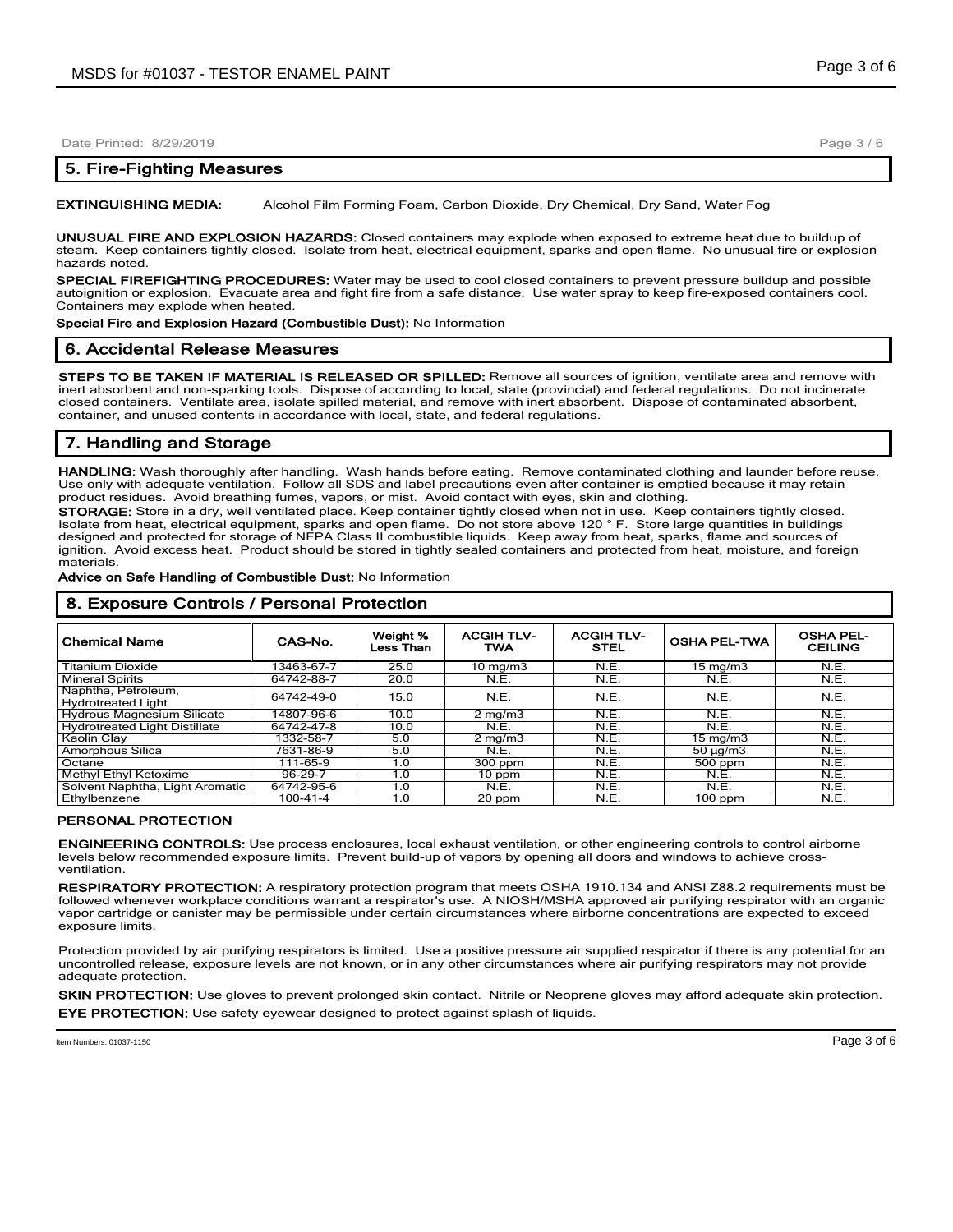Page 4 / 6

**OTHER PROTECTIVE EQUIPMENT:** Refer to safety supervisor or industrial hygienist for further guidance regarding types of personal protective equipment and their applications.

**HYGIENIC PRACTICES:** Wash thoroughly with soap and water before eating, drinking or smoking. Remove contaminated clothing immediately and launder before reuse.

**Engineering Measures for Combustible Dust:** No Information

#### **9. Physical and Chemical Properties**

| Appearance:                 | Liauid                     | <b>Physical State:</b>            | Liguid      |
|-----------------------------|----------------------------|-----------------------------------|-------------|
| Odor:                       | Solvent Like               | <b>Odor Threshold:</b>            | N.E.        |
| <b>Specific Gravity:</b>    | 1.222                      | pH:                               | N.A.        |
| Freeze Point, °C:           | N.D.                       | <b>Viscosity:</b>                 | N.D.        |
| <b>Solubility in Water:</b> | Negligible                 | Partition Coefficient, n-octanol/ |             |
| Decompostion Temp., °C:     | N.D.                       | water:                            | N.D.        |
| Boiling Range, °C:          | 246 - 537                  | <b>Explosive Limits, vol%:</b>    | $0.9 - 7.6$ |
| <b>Flammability:</b>        | <b>Supports Combustion</b> | Flash Point, °C:                  | 22          |
| <b>Evaporation Rate:</b>    | Slower than Ether          | Auto-ignition Temp., °C:          | N.D.        |
| <b>Vapor Density:</b>       | Heavier than Air           | Vapor Pressure:                   | N.D.        |
|                             |                            |                                   |             |

(See "Other information" Section for abbreviation legend)

## **10. Stability and Reactivity**

**CONDITIONS TO AVOID:** Avoid temperatures above 120°F (49°C). Avoid all possible sources of ignition.

**INCOMPATIBILITY:** Incompatible with strong oxidizing agents, strong acids and strong alkalies.

**HAZARDOUS DECOMPOSITION:** By open flame, carbon monoxide and carbon dioxide. When heated to decomposition, it emits acrid smoke and irritating fumes. Contains solvents which may form carbon monoxide, carbon dioxide, and formaldehyde.

**HAZARDOUS POLYMERIZATION:** Will not occur under normal conditions.

**STABILITY:** This product is stable under normal storage conditions.

#### **11. Toxicological Information**

#### **EFFECTS OF OVEREXPOSURE - EYE CONTACT:** Causes Serious Eye Irritation

**EFFECTS OF OVEREXPOSURE - SKIN CONTACT:** Causes skin irritation. Allergic reactions are possible.

**EFFECTS OF OVEREXPOSURE - INHALATION:** Harmful if inhaled. High gas, vapor, mist or dust concentrations may be harmful if inhaled. Avoid breathing fumes, spray, vapors, or mist. High vapor concentrations are irritating to the eyes, nose, throat and lungs. Prolonged or excessive inhalation may cause respiratory tract irritation.

**EFFECTS OF OVEREXPOSURE - INGESTION:** Harmful if swallowed.

**EFFECTS OF OVEREXPOSURE - CHRONIC HAZARDS:** High concentrations may lead to central nervous system effects (drowsiness, dizziness, nausea, headaches, paralysis, and blurred vision) and/or damage. Reports have associated repeated and prolonged occupational overexposure to solvents with permanent brain and nervous system damage. IARC lists Ethylbenzene as a possible human carcinogen (group 2B). Contains Titanium Dioxide. Titanium Dioxide is listed as a Group 2B-"Possibly carcinogenic to humans" by IARC. No significant exposure to Titanium Dioxide is thought to occur during the use of products in which Titanium Dioxide is bound to other materials, such as in paints during brush application or drying. Risk of overexposure depends on duration and level of exposure to dust from repeated sanding of surfaces or spray mist and the actual concentration of Titanium Dioxide in the formula. (Ref: IARC Monograph, Vol. 93, 2010)May cause genetic defects.

**PRIMARY ROUTE(S) OF ENTRY:** Eye Contact, Ingestion, Inhalation, Skin Absorption, Skin Contact

#### **ACUTE TOXICITY VALUES The acute effects of this product have not been tested. Data on individual components are tabulated below:**

| CAS-No.    | <b>Chemical Name</b>                   | Oral LD50        | <b>Dermal LD50</b> | Vapor LC50        |
|------------|----------------------------------------|------------------|--------------------|-------------------|
| 13463-67-7 | <b>Titanium Dioxide</b>                | >10000 mg/kg Rat | 2500 mg/kg         | N.E.              |
| 64742-88-7 | <b>Mineral Spirits</b>                 | >19789 mg/kg Rat | >3000 mg/kg Rabbit | 4951 mg/L Rat     |
| 64742-49-0 | Naphtha, Petroleum, Hydrotreated Light | >5000 mg/kg Rat  | >3160 mg/kg Rabbit | >4951 mg/L Rat    |
| 14807-96-6 | <b>Hydrous Magnesium Silicate</b>      | 6000             | NF                 | 30                |
| 64742-47-8 | <b>Hydrotreated Light Distillate</b>   | >5000 mg/kg Rat  | >2000 mg/kg Rabbit | >5000 mg/L Rat    |
| 1332-58-7  | Kaolin Clay                            | 5500 mg/kg       | >5000 mg/kg Rat    | 25                |
| 7631-86-9  | Amorphous Silica                       | 7900 mg/kg Rat   | >2000 mg/kg Rabbit | $25 \text{ ma/L}$ |
| 111-65-9   | Octane                                 | N.E.             | N.E.               | >23.36 mg/L Rat   |
| 96-29-7    | Methyl Ethyl Ketoxime                  | 930 mg/kg Rat    | 1100 mg/kg Rabbit  | >4.83 mg/L Rat    |
| 64742-95-6 | Solvent Naphtha, Light Aromatic        | 8400 mg/kg Rat   | >2000 mg/kg Rabbit | N.E.              |

Item Numbers: 01037-1150 Page 4 of 6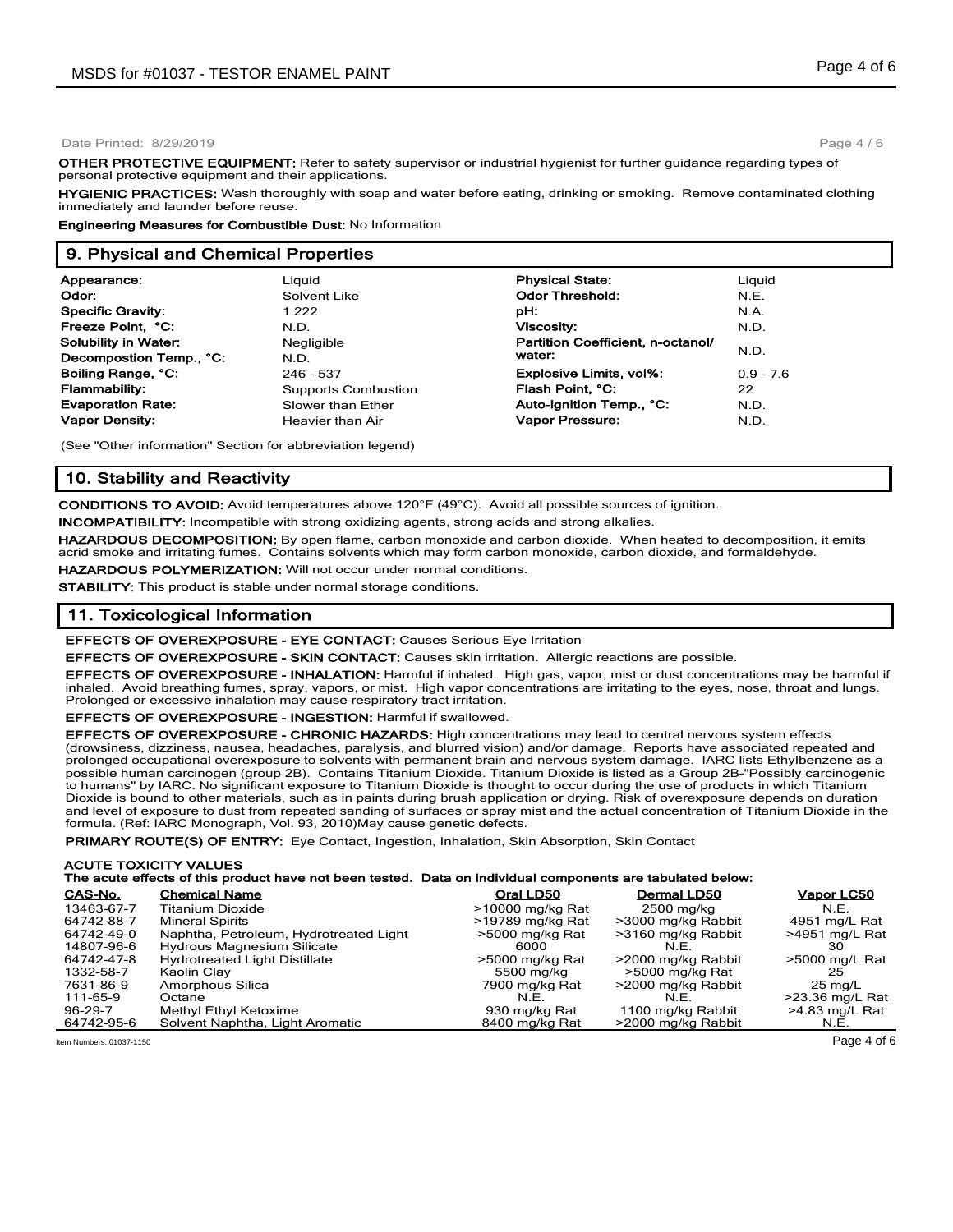100-41-4 Ethylbenzene 3500 mg/kg Rat 15400 mg/kg Rabbit 17.4 mg/L Rat

Page 5 / 6

#### N.E. - Not Established

## **12. Ecological Information**

**ECOLOGICAL INFORMATION:** Product is a mixture of listed components.

## **13. Disposal Information**

**DISPOSAL INFORMATION:** Do not incinerate closed containers. Dispose of material in accordance to local, state, and federal regulations and ordinances.

#### **14. Transport Information**

|                              | Domestic (USDOT)                               | International (IMDG) | Air (IATA) | <b>TDG (Canada)</b>                            |
|------------------------------|------------------------------------------------|----------------------|------------|------------------------------------------------|
| <b>UN Number:</b>            | N.A.                                           | 1263                 | 1263       | N.A.                                           |
| <b>Proper Shipping Name:</b> | Paint Products in<br><b>Limited Quantities</b> | Paint                | Paint      | Paint Products in<br><b>Limited Quantities</b> |
| <b>Hazard Class:</b>         | N.A.                                           | 3                    | 3          | N.A.                                           |
| <b>Packing Group:</b>        | N.A.                                           | п                    | п          | N.A.                                           |
| <b>Limited Quantity:</b>     | Yes                                            | Yes                  | No.        | Yes                                            |

## **15. Regulatory Information**

## **U.S. Federal Regulations:**

#### **CERCLA - SARA Hazard Category**

This product has been reviewed according to the EPA 'Hazard Categories' promulgated under Sections 311 and 312 of the Superfund Amendment and Reauthorization Act of 1986 (SARA Title III) and is considered, under applicable definitions, to meet the following categories:

Flammable (gases, aerosols, liquids, or solids), Carcinogenicity, Respiratory or Skin Sensitization, Specific target organ toxicity (single or repeated exposure), Germ cell mutagenicity

#### **Sara Section 313:**

This product contains the following substances subject to the reporting requirements of Section 313 of Title III of the Superfund Amendment and Reauthorization Act of 1986 and 40 CFR part 372:

#### **Chemical Name CAS-No.**

Ethylbenzene 100-41-4

#### **Toxic Substances Control Act:**

This product contains the following chemical substances subject to the reporting requirements of TSCA 12(b) if exported from the United States:

No TSCA 12(b) components exist in this product.

## **U.S. State Regulations:**

### **California Proposition 65:**

**WARNING:** Cancer and Reproductive Harm - www.P65Warnings.ca.gov.